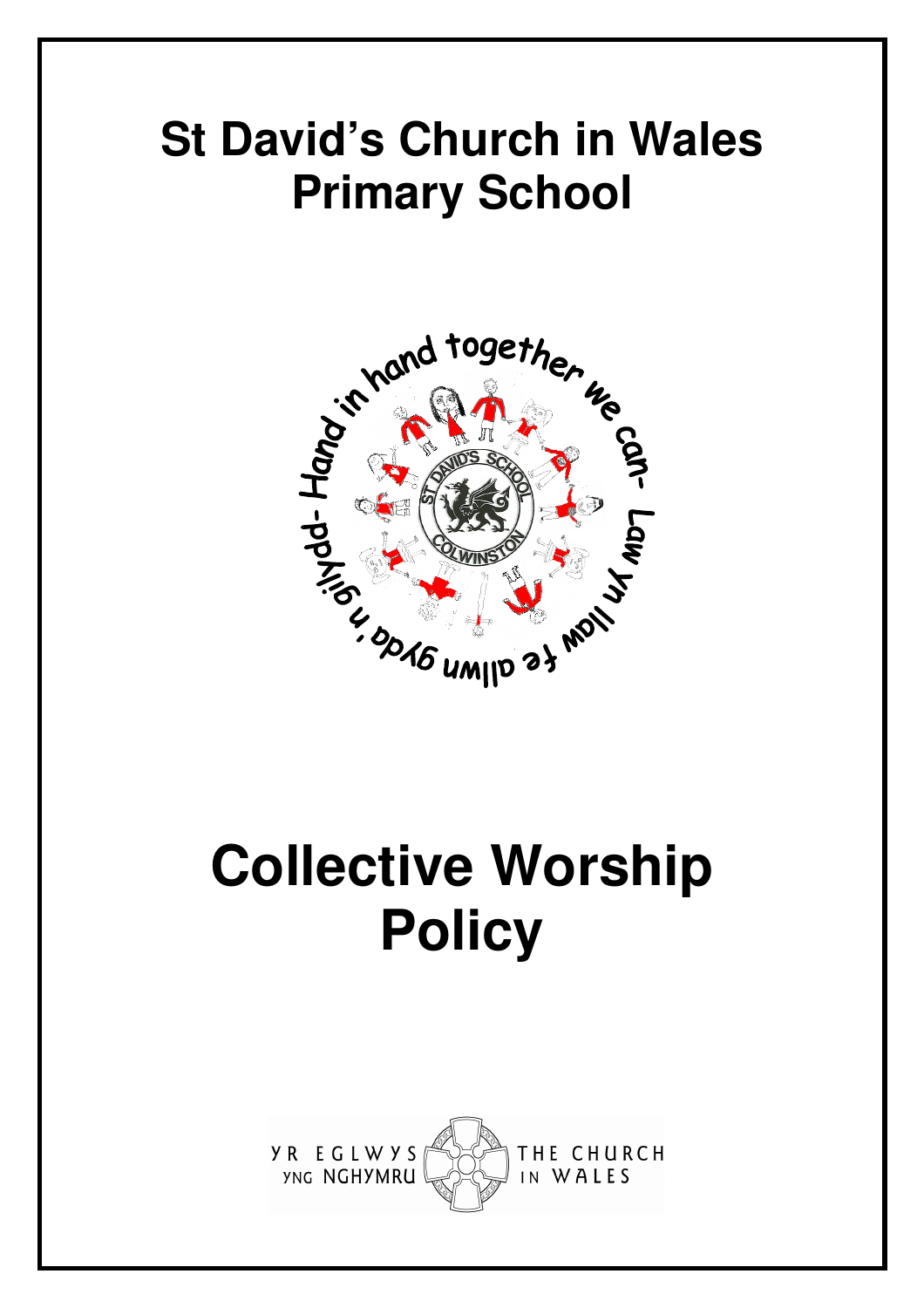## **1. Statutory requirements for Collective Worship**

The place of collective worship has been firmly established in the 1988 Education Reform Act. Collective Worship in St David's C/W Primary School will be wholly or mainly of a Christian character in accordance with the School's Trust Deed.

## **2. Aims of Collective Worship**

- i. To provide an opportunity for children to worship and praise God.<br>ii To provide a time for reflection, celebration and hope
- To provide a time for reflection, celebration and hope.
- iii. To provide the opportunity for children to consider spiritual and moral issues and to explore their own beliefs.
- iv. To encourage participation and response through active involvement in the worship or through listening to, watching and joining in the worship offered.
- v. To develop community spirit, promote a common ethos and shared values and reinforce positive attitudes.
- vi. To encourage respect and understanding of those with different beliefs and religious practices.
- vii. To teach children how to worship.

## **3. Our understanding of Collective Worship**

We understand Collective Worship to be a special act or occasion whose purpose is to show reverence to God. Collective Worship involves members of the school coming together and participating in this special activity. We encourage everyone to take an active part in worship. Our worship is based on Christian doctrine and beliefs of the Church in Wales.

While the majority of acts of worship in our school are Christian, in order to foster awareness, understanding and acceptance of other denominations and faiths, we also facilitate acts of worship that reflect other religious traditions that are represented in the school and the wider community. We adhere to the WASACRE guidance document (see Appendix 1)

http://www.wasacre.org.uk/publications/GUIDANCE%20ON%20COLLECTIVE%20WORSHIP\_FINAL JUNE\_2012\_ENGLISH.pdf

## **4. Organisation of collective worship**

We hold a daily act of worship in our school. It is led by staff, clergy, visitors and by the pupils. The nature of worship varies from whole school to class groupings.

We conduct worship in a dignified and respectful way. Children see worship time as a period of calm reflection. We regard it as a special time and expect children to behave in an appropriate way. Children are required to be quiet and thoughtful at the appropriate times and to listen carefully to the teachings and participate fully in prayer and hymns.

We create an appropriate atmosphere using music, candles, incense, and other objects that act as a focal point for the attention of the children.

We take the themes of our worship from the traditions of the Christian faith and we reflect the festivals and events of the Christian calendar. Christian Values for Life play a significant part in our worship. Sometimes the themes of our worship reflect and build on topics that we teach as part of the school curriculum and enhance the attitudes and values we hold as a school community.

We plan our worship for the school year as part of a series of themes or values; each value is a focus for a half term. Our worship reflects and celebrates the talents, achievements and learning of the children. The planning of the year's worship is the responsibility of the Collective Worship Coordinator and an overview of the year's worship is planned. There is however flexibility in planning to allow for the needs of the school and any issues which arise which need to be a focus of our worship e.g. natural disasters. Daily planning sheets are also used and all worship sessions are evaluated by pupils, staff or clergy.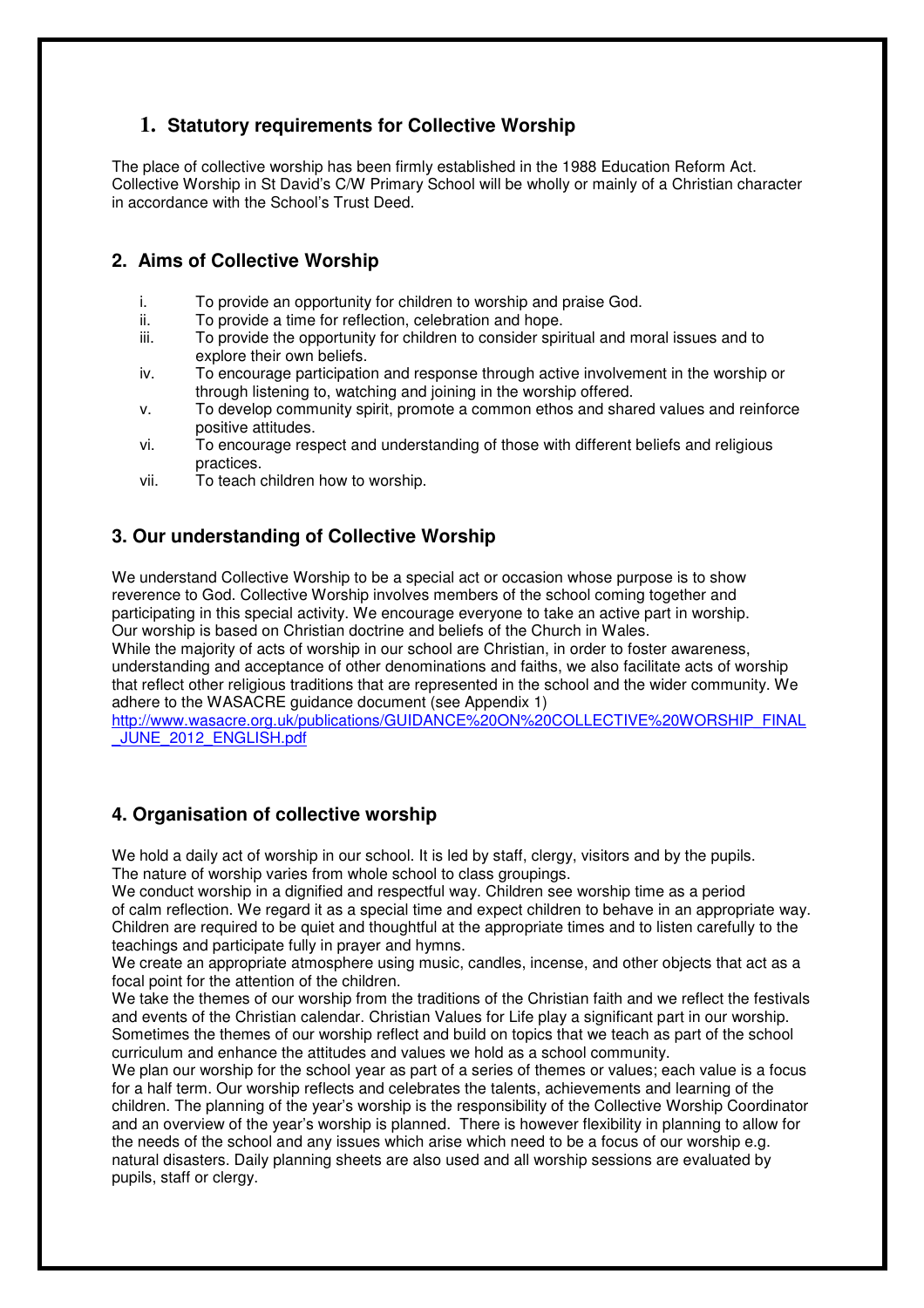Our weekly Whole School Celebration Worship offers an opportunity to acknowledge and reward children for their achievements both in and out of school and to give thanks to God. We ensure these achievements relate to our school aims and this plays an important part in promoting the ethos of our school. St David's school is a successful school and we celebrate the successes of the children in our worship. There is also a monthly Celebration Worship which is lead by our Parish Priest and to which a School Governor is invited. Here extra-curricular activities and personal achievement in school and the community are celebrated.

We regularly invite parents, governors and the local parishioners, to join us in worship at school and in our local churches. Eucharists are held in the school each term, each class leads special Parish Family Services and the KS2 pupils lead a Christmas Service. These take place at the following venues:

St. Michael and All Angels, Colwinston St. Tydfils and Llysworney The Church of the Holy Trinity, Llandow Holy Cross, Cowbridge

A Family Service may include singing, Bible readings, poetry recitation, drama or dance and various musical activities. Themes for the service are chosen by the pupils and class teacher.

Pupils also participate in Harvest, Christmas Carol Service, Mothering Sunday and Leavers' Services. The Year 6 pupils also join their peers at Llandaff Cathedral and a Cowbridge Church, which alternates each year.

Children are taking an increasing role in these acts of worship.

Over the course of a term, collective worship should include:

- The teachings of Jesus and other Bible stories
- Moral stories from other sources and world religions
- Reflecting upon Christian symbols and their use in worship
- Observing the cycle of the Anglican year
- Prayer in Welsh and English
- Songs in Welsh and English
- Children's drama and presentations
- Eucharist
- Reflection

A variety of people will lead acts of Worship, including the Head teacher, the staff team, Parish Priest and visitors.

A typical week will be:

Monday – Whole School Worship led by the Headteacher- linked to the Value.

Tuesday – Whole School Worship led by Deputy Headteacher or Creative Coordinator- where this will mainly be through song; or planned and led by a Pupil Committee such as Eco School, School Council, Healthy Schools, Digital leaders, Fairtrade and JRSOs.

Wednesday – Whole School Worship led by Parish Reader or visiting Priest and KS2 pupils.

Thursday – Class Worship held in class reflective areas and planned and led by pupils.

Friday - Whole School Celebration Worship led by Headteacher

Each class has a reflective area and there are areas for worship and reflection in the school grounds.

### **5. Whole school worship format**

Our Wednesday worship follows a slightly different format to the one detailed below.

- Gathering and welcome:
- Welsh greeting and children respond in Welsh and welcome visitors similarly
- Candle lighting to signify the beginning of worship with the words: "Jesus is the light of the world,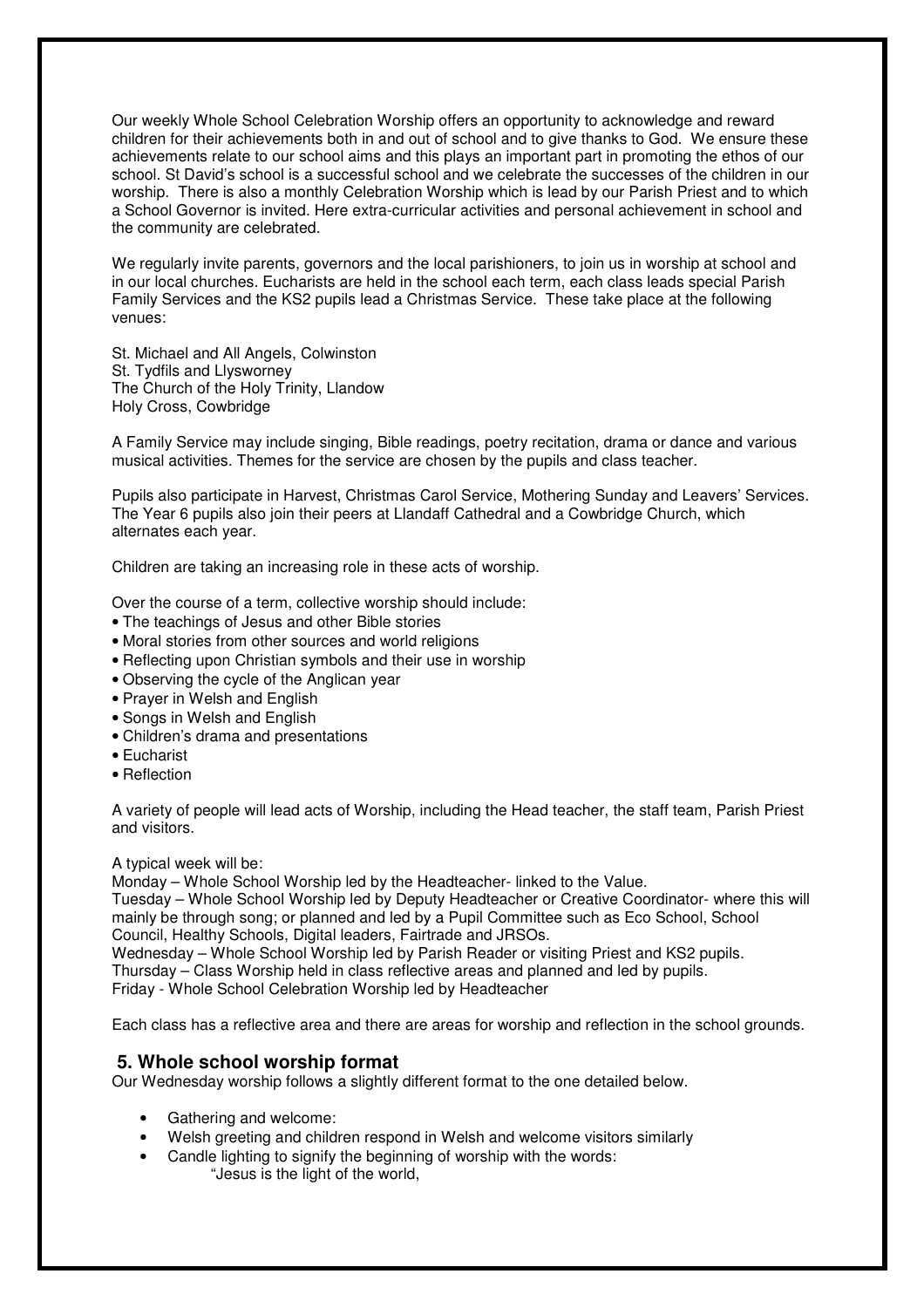#### I want to be like Jesus."

This can also be recited in Welsh.

- Hymn with the main theme of the worship
- Discussion/story/ Bible reading/drama etc.
- **Reflection**
- Prayers to link with theme or children's own prayers.
- The Lord's Prayer
- At least once a week we will say the School Prayer together
- Extinguishing of candle

## **6. Right of withdrawal**

We expect all children to attend worship. However, any parent can request permission for their child to be excused from attending religious worship and the school will make alternative arrangements for the supervision of the child during the period concerned. Parents do not have to explain or give reasons for this. This complies with the 1944 Education Act and was restated in the 1988 Education Reform Act. The Headteacher keeps a record of all children who withdraw from collective worship.

## **7. Role of the Coordinator - Monitoring, Evaluation and Review**

The coordinator for Collective Worship, together with our Parish Reader (Chair of Governors) will review this policy annually and assess its implementation and effectiveness. It will be regularly reviewed to reflect Statutory and Trust Deed requirements.The policy will be promoted and implemented throughout the school.

Other roles:

Plan, together with our Parish Reader and colleagues, to present quality worship in the school. Ensure worship relates to the life and particular needs of the school, has a strong spiritual dimension, is inclusive and educational.

, in discussion with whole staff. Ensure a variety of topics are available which include a Welsh Dimension and use of the Welsh language.

Plan the worship themes for the school year

Ensure there is a variety of approaches to Collective Worship in the school. Include material from major world faiths.

Advise colleagues on the most appropriate approach to take when planning worship sessions.

Maintain a selection of quality resources for Collective Worship which are easily accessible to staff.

Give guidance on recording and evaluation of worship.

Keep up with new legislation and guidelines for worship.

Plan School Inset for Collective Worship when required.

Review and monitor Worship evaluations and Pupil Questionnaire responses about Worship via annual surveys: School's own for each key stage and the Attitude Survey for Years 3-6.

The Collective Worship Co-ordinator is also available to give advice and support to staff and visitors where planning and delivering collective worship is concerned. This includes arranging appropriate Inset courses for the staff as a whole and individual members of staff.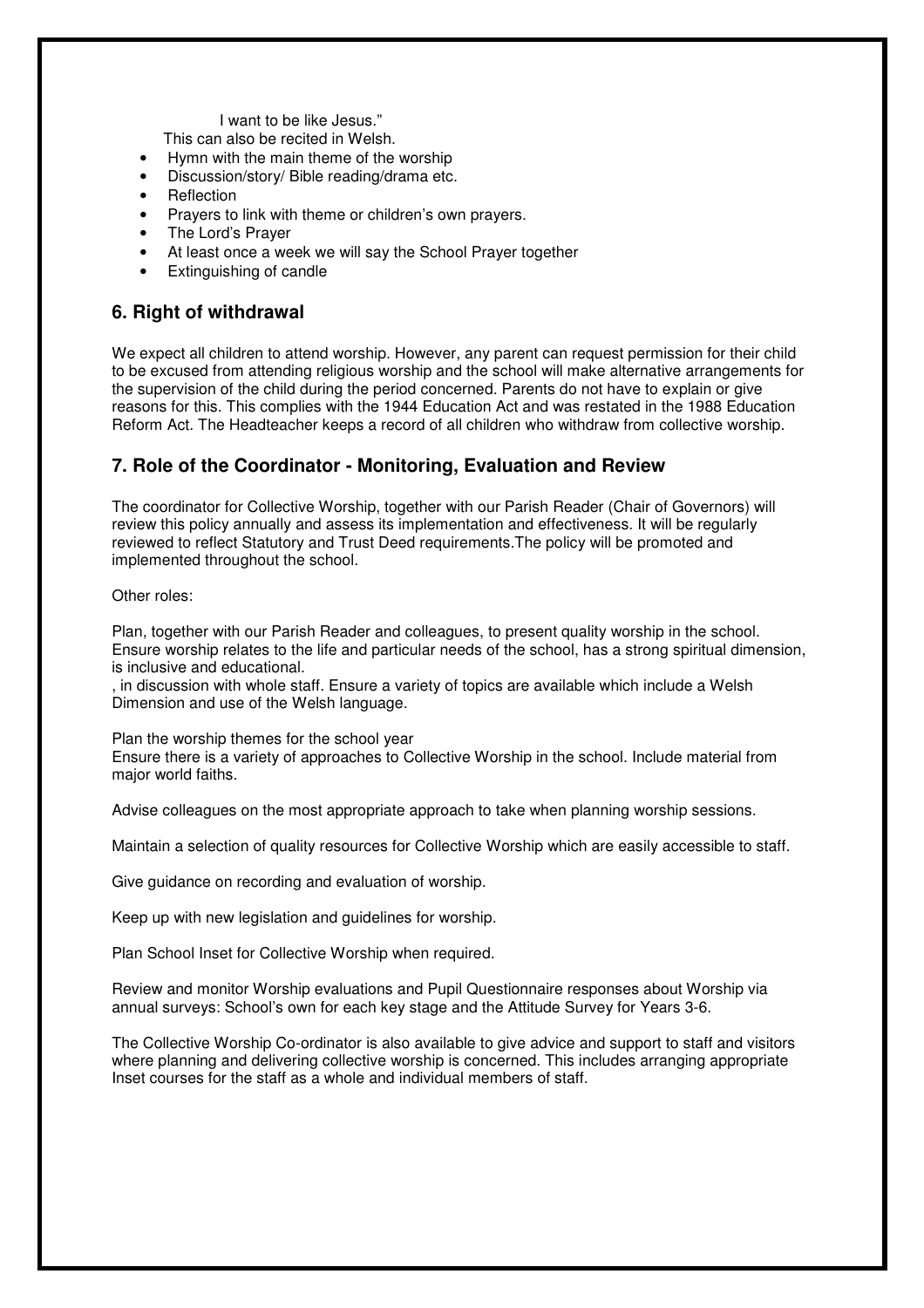## **8. Resources**

Resources will be allocated both to individual classes and also stored centrally in the school library area and hall. Additional support materials and resources will be considered, according to whole school needs and funds available.

Collective Worship budget will be allocated following consultation between the Headteacher, the Collective Worship Coordinator and Governing Body. The available budget will be clearly linked to the School Evaluation report and the School Improvement Plan.

## **9. Bilingualism and Curriculum Cymraeg**

The school will develop a positive attitude to the development of incidental Welsh through Collective Worship. Both children and staff, teaching and non-teaching, will be encouraged to use Welsh throughout Collective Worship.

All pupils will be made aware of a distinctive Welsh perspective when looking at the wider world. Pupils will be given opportunities, where appropriate, in Collective Worship to develop and apply their knowledge and understanding of the cultural, environmental, historical and linguistic characteristics of Wales.

## **Monitoring and Review**

| Author                                 | <b>Collective Worship</b> |
|----------------------------------------|---------------------------|
|                                        | Coordinator               |
| Created on                             | <b>July 2011</b>          |
| Last updated on                        | <b>July 2017</b>          |
| Adopted by Governing Body on           | TBA                       |
| Scheduled review date                  | <b>July 2019</b>          |
| Head teacher's signature and date      |                           |
| Chair of Governor's signature and date |                           |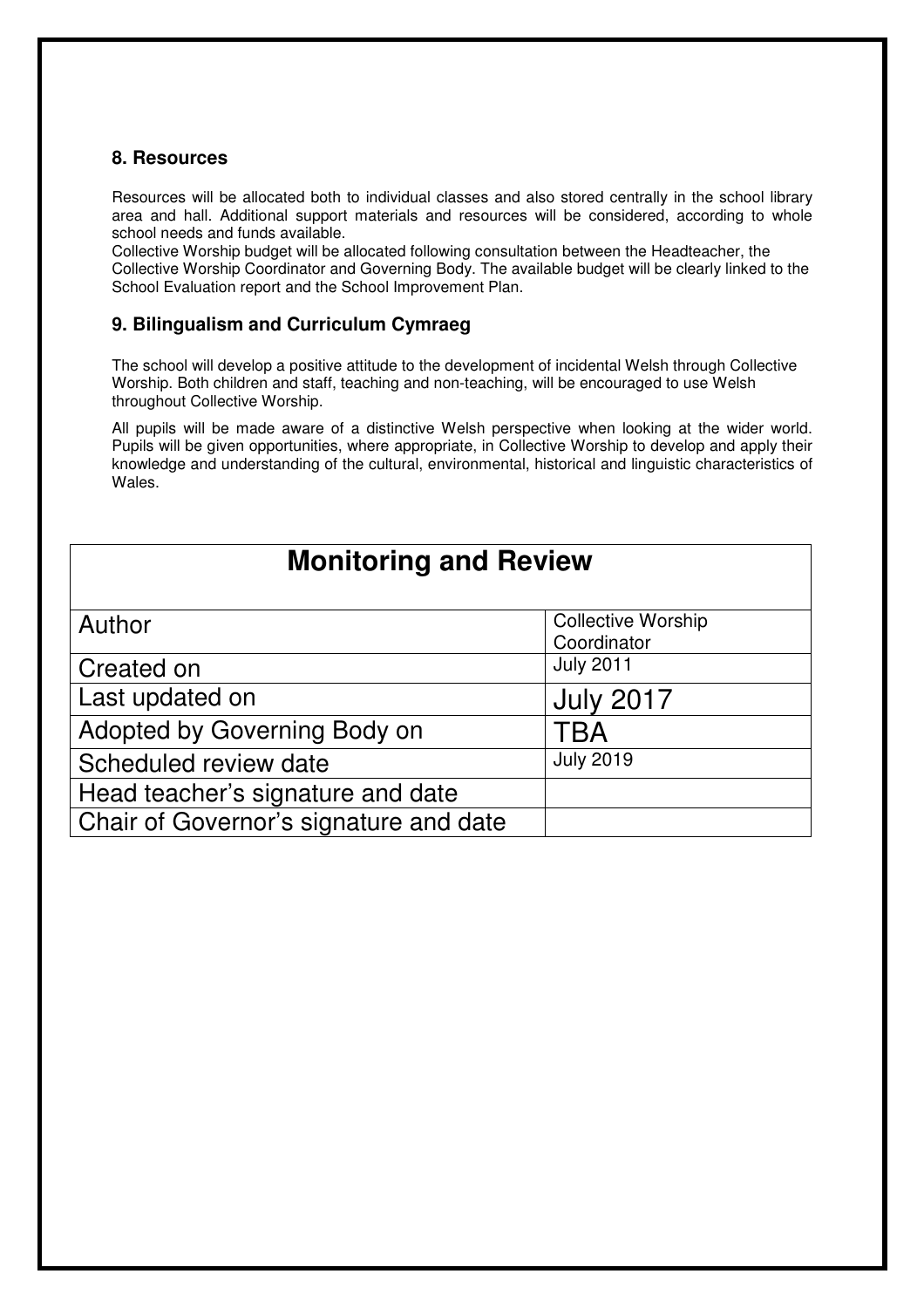## **APPENDIX 1**

## © Wales Association of SACREs 2012 1 **GUIDANCE ON COLLECTIVE WORSHIP WALES ASSOCIATION OF SACRES June 2012**

## **INTRODUCTION**

School acts of collective worship are educationally meaningful when they provide opportunities to engage with the needs of all learners, whatever their faith or belief background. Good collective worship promotes spiritual development, contributes to personal development, benefits the whole school community, links the school community and the wider local community, and enhances awareness of global citizenship.

Some factors underpinning effective collective worship include:

 developing a coherent school policy and approach to collective worship, with active engagement from senior management;

 creating collective 'ownership' of the school's programme of collective worship on the part of staff, learners and governors;

 ensuring that there are clear expectations among staff concerning their contributions to collective worship;

offering opportunities for learners to actively engage in collective worship;

 making collective worship an integral part of the school day by reflecting in planning its relevance to and connections with all aspects of school life;

 providing continuing professional development opportunities for staff which will allow critical reflection on and enhancement of collective worship provision in the school.

In order to develop educationally meaningful and effective collective worship, it is important to appreciate the benefits of collective worship and to be familiar with the legal requirements relating to collective worship.

## **APPRECIATING THE BENEFITS OF COLLECTIVE WORSHIP**

It would be useful for schools to discuss how collective worship promotes spiritual development, contributes to personal development, benefits the whole school community, links the school community and the wider local community, and enhances awareness of global citizenship.

## **(a) Collective worship promotes spiritual development**

Schools have a duty to promote the spiritual development of learners. Effective collective worship enables a school to contribute to this statutory requirement. It is important to understand that spiritual development or spirituality is **not** the same as being religious, but it is about the process of developing learners' appreciation of the spiritual dimensions of life and the wider issues of meaning, purpose and fulfilment. Staff and learners should appreciate that acts of collective worship:

provide a special time separate from ordinary school activities;

 support learner-centred experiences, and enable learners to develop a sense of their position within the universal picture;

develop learners' ability to reflect on their own feelings, values and attitudes;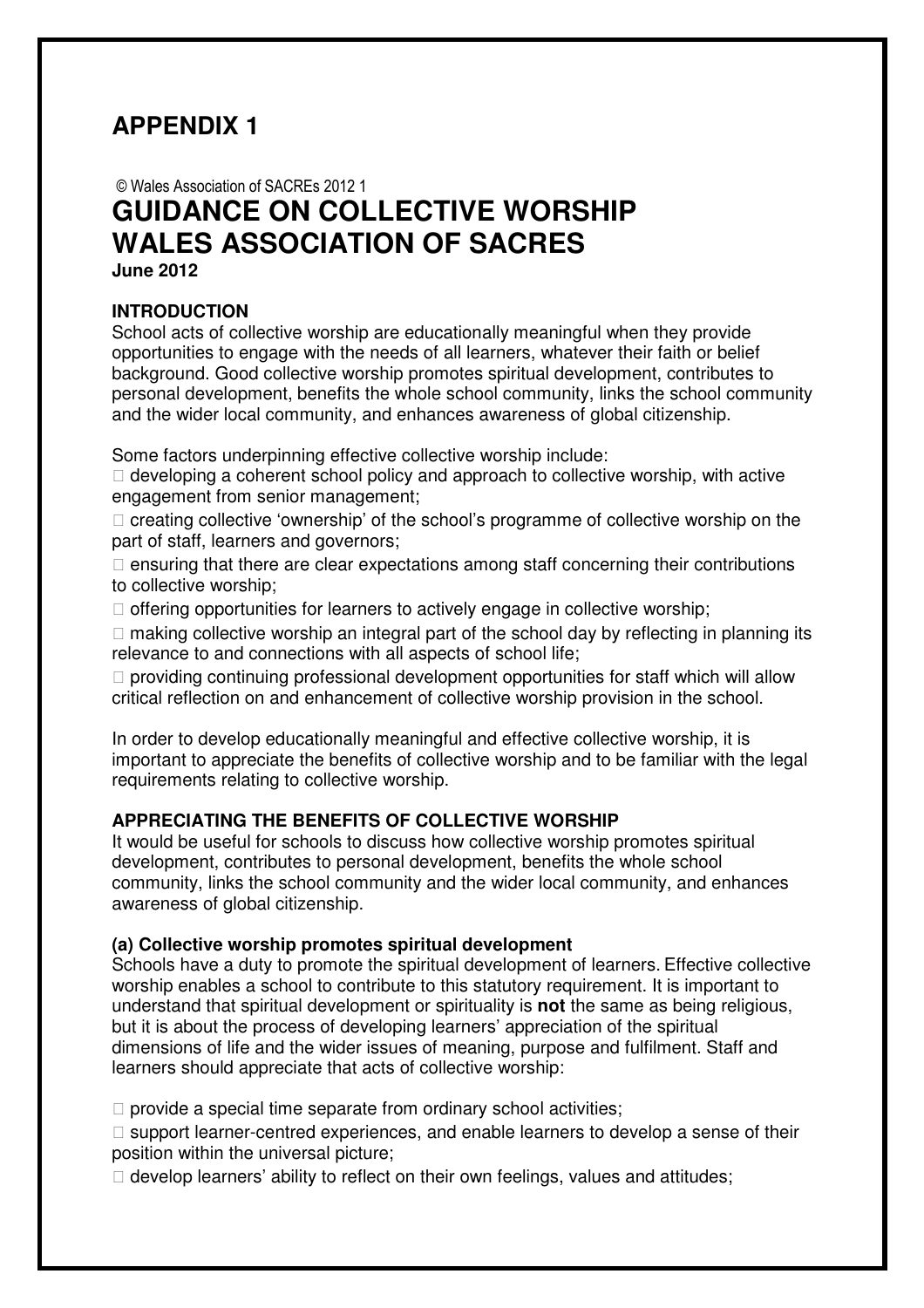develop learners' awareness of the inner life and the spiritual dimension of each person;

 explore and encourage responses to fundamental questions about the meaning of life, change and death.

**(b) Collective worship contributes to personal development** Schools have a duty to promote the personal development of learners. Effective collective worship enables a school to contribute to this statutory requirement. Staff and learners should appreciate that acts of collective worship:

contribute to health and wholeness, and emotional intelligence;

encourage reflection on inner feelings and beliefs;

develop beliefs and values, both personal and communal;

encourage an understanding of the beliefs and values of others;

increase self esteem and purpose in life;

 nurture the human ability to make moral choices for good or evil, through thinking about 'moral codes, relationships, responsibility, respect for diversity, temptation, the power of self, sacrifice and love'

## **(c) Collective worship benefits the whole school community**

Effective collective worship provides benefits for the whole school community. Staff and learners should appreciate that acts of collective worship:

encourage shared values, meaning and purpose;

contribute to the experience of belonging to a community;

 provide opportunities to celebrate the school's achievements and the contribution of individuals to those achievements;

 develop understanding and appreciation of the beliefs and values of others within the school community;

 provide opportunities to reflect on and to share in the 'happy' and 'sad' events and experiences which effect the school community;

 contribute to a school ethos which supports the educational attainment of all learners, regardless of background, through developing self esteem and a sense of purpose in life.

#### **(d) Collective worship links the school community and the wider local community**

Schools are expected to consider how they support and promote community cohesion, and it should be recognised that collective worship offers a valuable contribution at both school level and wider community level. Effective collective worship makes links between the school community and the wider local community. Staff and learners should appreciate that acts of collective worship:

 draw on a range of carefully selected and appropriate representatives within the local community to contribute to collective worship;

contribute to the experience of belonging to a wider local community;

 provide opportunities to celebrate the local community's achievements and the contribution of groups and individuals to those achievements;

 develop understanding and appreciation of the beliefs and values of others within the local community;

 support shared understanding of how individual learners and a school may contribute positively to the wider community;

 provide opportunities to reflect on and to share in the 'happy' and 'sad' events and experiences which effect the local community.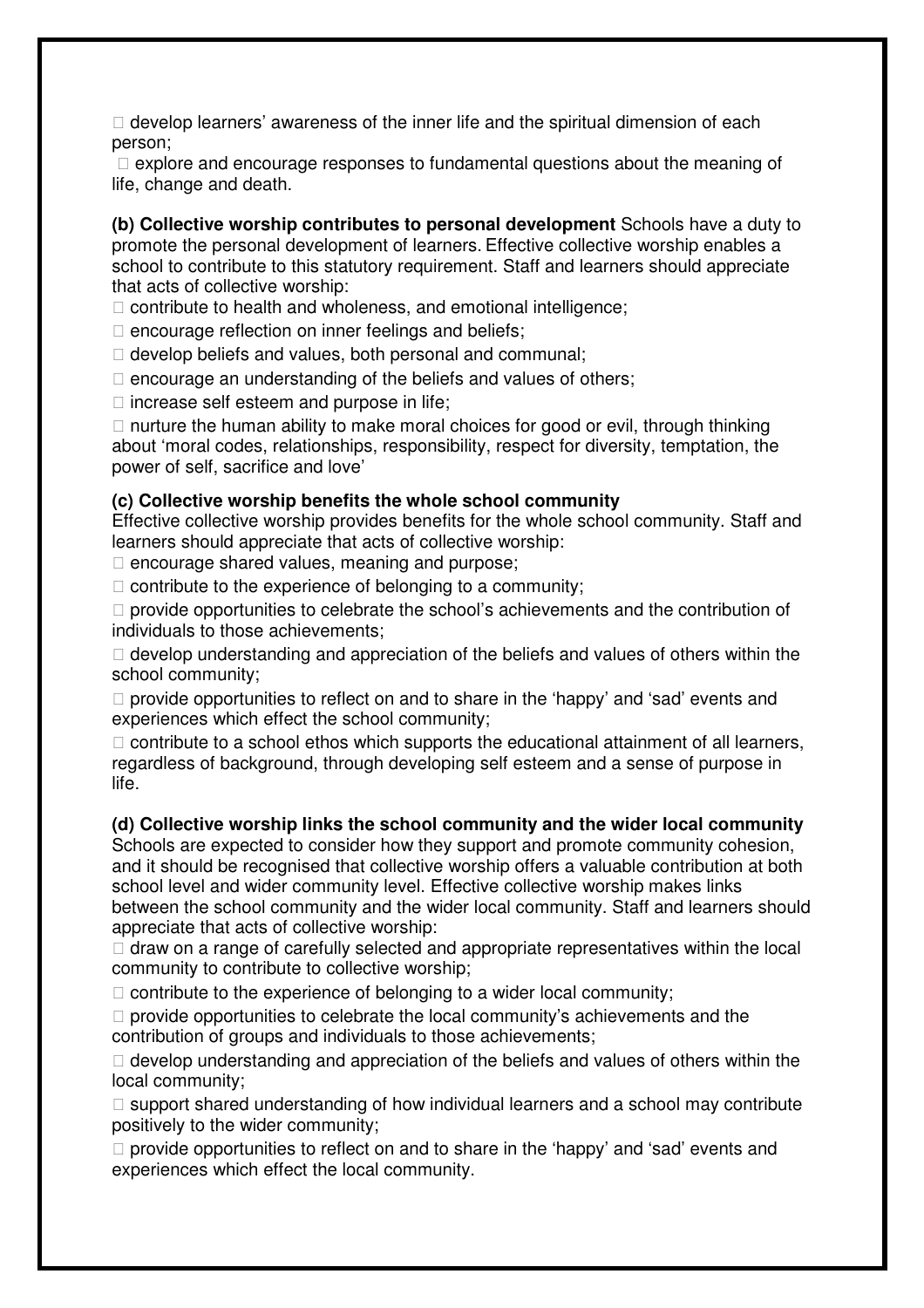## **(e) Collective worship enhances awareness of global citizenship**

Effective collective worship enhances awareness of global citizenship. Staff and learners should appreciate that acts of collective worship:

draw on a range of carefully selected material to promote global awareness;

contribute to the experience of belonging to a global community;

provide opportunities to celebrate global events and human achievements;

develop an understanding of global diversity and inequality;

offer opportunities to reflect on and share in global crises and human suffering.

The whole school has much to gain from educationally meaningful and effective acts of collective worship, and members of the school (and local community) have much to offer through presentations and contributions to acts of collective worship. In practice, schools should consider how these benefits may be incorporated into their programme for collective worship and be collectively 'owned' by the whole school community.

## **COLLECTIVE WORSHIP AND THE LAW**

The law distinguishes between 'schools with a religious character' and other schools which do not have a religious character (School Standards and Framework Act 1998). 'Schools with a religious character' are those linked with one or more Christian denominations or a major world faith by virtue of their foundation or by a specific legally binding decision to become such a school. The DfES maintains a list of such schools in Wales.

## **(a) What the law really says about worship in state-maintained schools WITHOUT a religious character**

 There is a statutory requirement for schools to provide a **daily** act of collective worship for all learners;

 This requirement is for **every learner** to have opportunity to participate in an act of collective worship **every day**;

 There is provision for learners to be withdrawn from acts of collective worship, at the request of parents;

 There is also provision for teachers to withdraw from conducting acts of collective worship;

 The majority of acts of collective worship in a school term and year should be 'wholly, mainly of a broadly Christian character', and in maintained schools, not solely of any one denomination;

 The majority of acts of collective worship should have elements in them which relate to traditions of Christian belief;

Worship in a school context should be 'collective' rather than 'corporate';4

Acts of collective worship should not be passively received – a response is required;

 For maintained schools, acts of collective worship must take place on the school premises;

 Schools have the right to a 'Determination' – that is, to be released from the requirements for acts of worship to be wholly, mainly of a broadly Christian character, if the school composition might require this (applications are to be made to the local SACRE);

 Acts of worship are distinct from an 'assembly' – which, in law, is actually any gathering of the school **apart from** collective worship;

 Since January 2009, post-16 learners may request withdrawal from collective worship for themselves.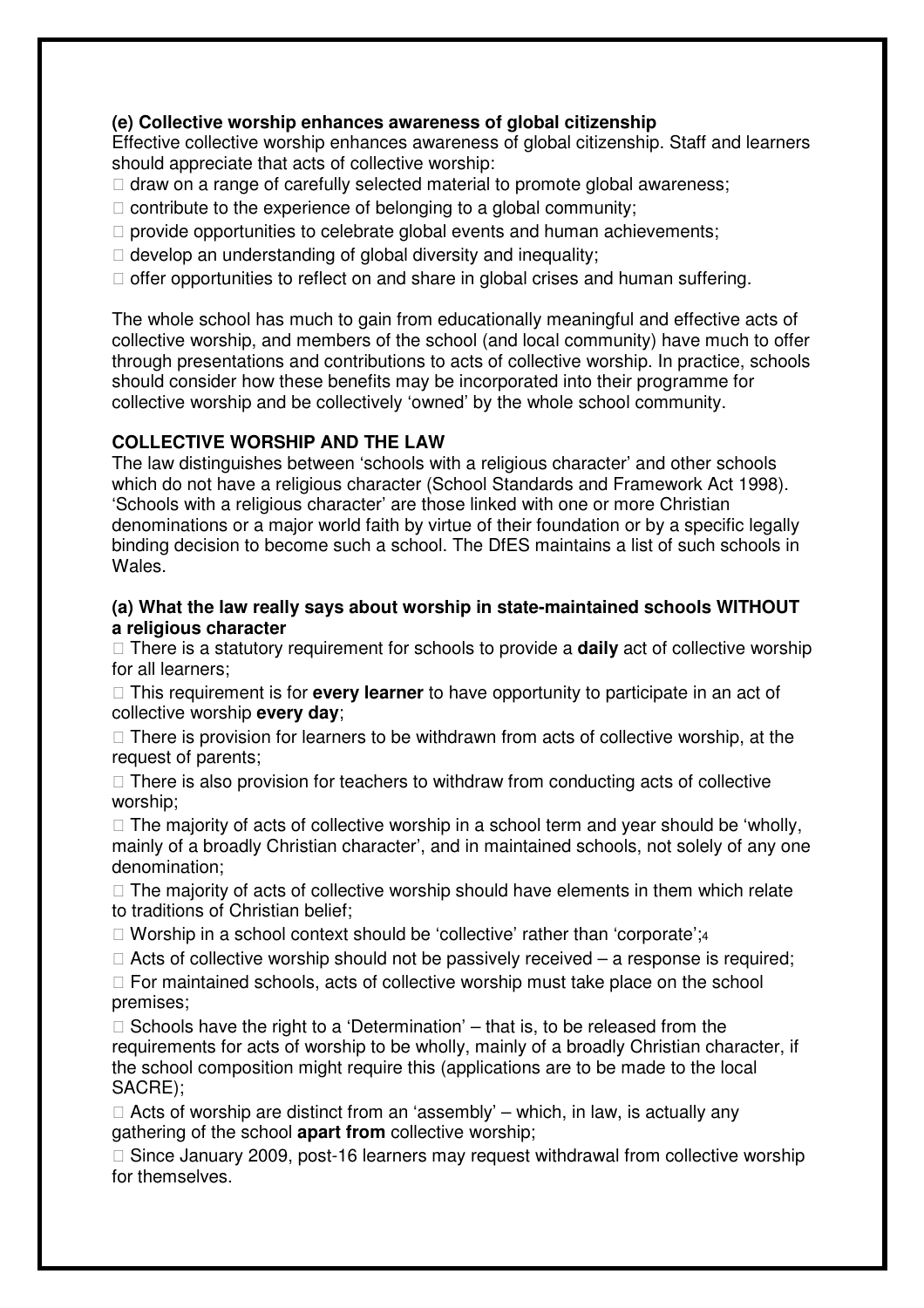